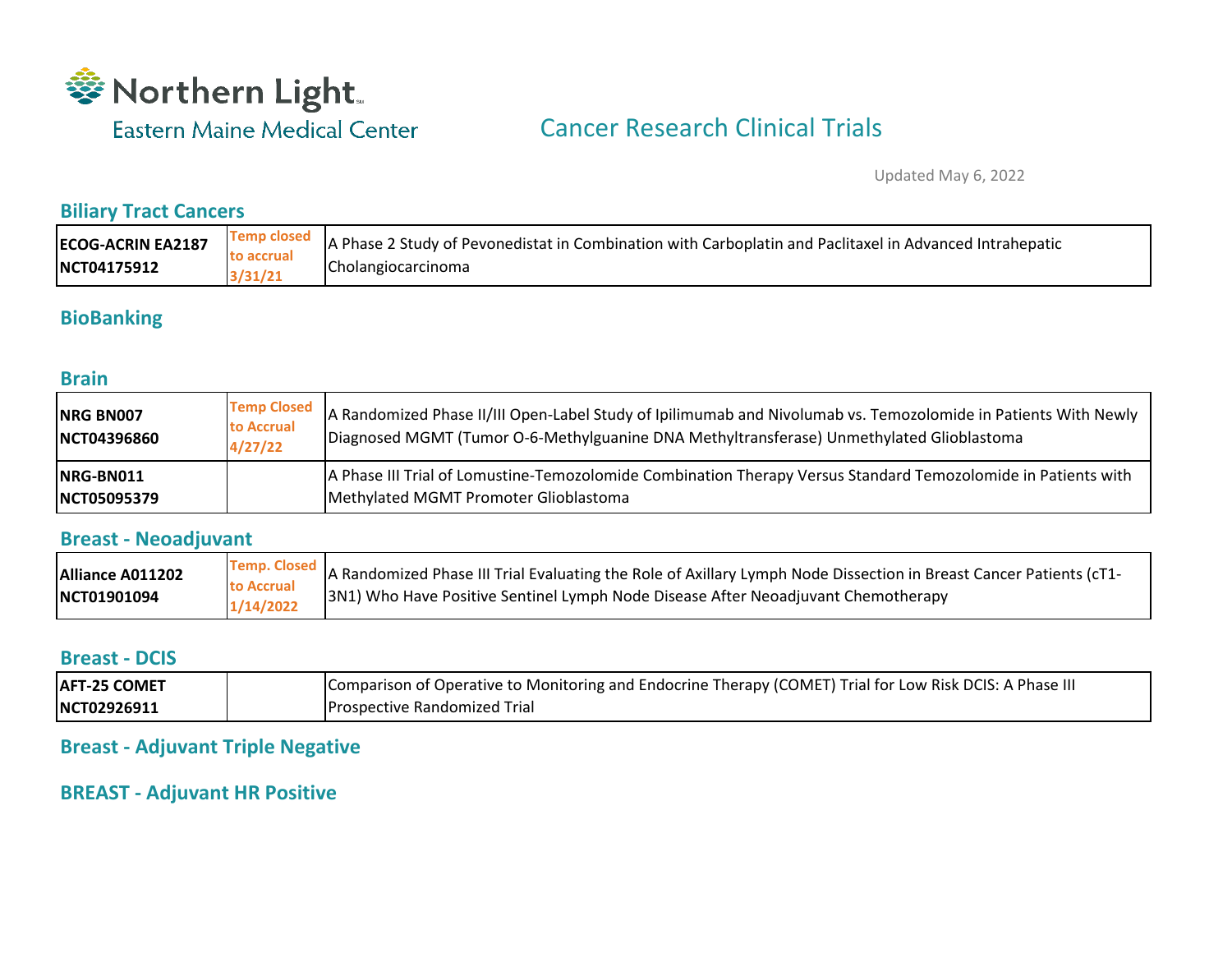## **BREAST - Adjuvant HER2+**

| <b>ECOG-ACRIN EA1181</b>                | (CompassHER2-pCR): Preoperative THP and Postoperative HP in Patients Who Achieve a Pathologic Complete                                                                                                                                                                         |
|-----------------------------------------|--------------------------------------------------------------------------------------------------------------------------------------------------------------------------------------------------------------------------------------------------------------------------------|
| INCT04266249                            | Response                                                                                                                                                                                                                                                                       |
| Alliance A011801<br><b>INCT04457596</b> | The CompassHER2 Trials (COMprehensive use of Pathologic Repsonse ASSessment to optimize Therapy in HER2-<br>positive Breast Cancer): CompassHER2 Residual Disease (RD), A Double-Blinded, Phase III Randomized Trial of T-DM1<br>and Placebo Compared with T-DM1 and Tucatinib |
| <b>DFCI 21-159 ATEMPT</b>               | A Randomized Phase II Trial of Adjuvant Trastuzumab Emtansine (T-DM1) Followed by Subcutaneous Trastuzumab vs.                                                                                                                                                                 |
| <b>INCT04893109</b>                     | Paclitaxel in Combination With Subcutaneous Trastuzumab for Stage I HER2-Positive Breast Cancer (ATEMPT 2.0)                                                                                                                                                                   |

## **Breast - Adjuvant XRT**

| <b>CCTG MA.39</b><br>NCT03488693 | A Randomized Trial of Regional Radiotherapy in Biomarker Low Risk Node Positive Breast Cancer           |
|----------------------------------|---------------------------------------------------------------------------------------------------------|
| <b>SWOG S1706</b>                | A Phase II Randomized Trial of Olaparib (NSC-747856) Administered Concurrently with Radiotherapy versus |
| NCT03598257                      | Radiotherapy alone for Inflammatory Breast Cancer                                                       |

#### **Breast - Metastatic**

| NRG BR004   |                              | Temp Closed   A Randomized, Double-Blind, Phase III Trial of Paclitaxel/Trastuzumab/Pertuzumab with Atezolizumab or Placebo in |
|-------------|------------------------------|--------------------------------------------------------------------------------------------------------------------------------|
| NCT03199885 | <b>to Accrual</b><br>4/29/22 | First-Line HER2-Positive Metastatic Breast Cancer                                                                              |

## **Breast - Locally Advanced/Metastatic**

## **HER2+/HR+**

| <b>DFCI 20-347 ADEPT</b> | A Single Arm Phase II Study of Adjuvant Endocrine Therapy, Subcutaneous Pertuzumab, and Trastuzumab Fixed-Dose |
|--------------------------|----------------------------------------------------------------------------------------------------------------|
| NCT04569747              | Combination for Patients With Anatomic Stage I Hormone Receptor-Positive, HER2-Positive Breast Cancer          |

## **ER+/HER2-**

### **Triple Negative**

| <b>DFCI 18-617</b> | A Prospective Registry to Cure Triple-Negative Breast Cancer in Patients With Early-Stage or Newly Diagnosed |
|--------------------|--------------------------------------------------------------------------------------------------------------|
| NCT# N/A           | Metastatic Disease: The TNBC Registry                                                                        |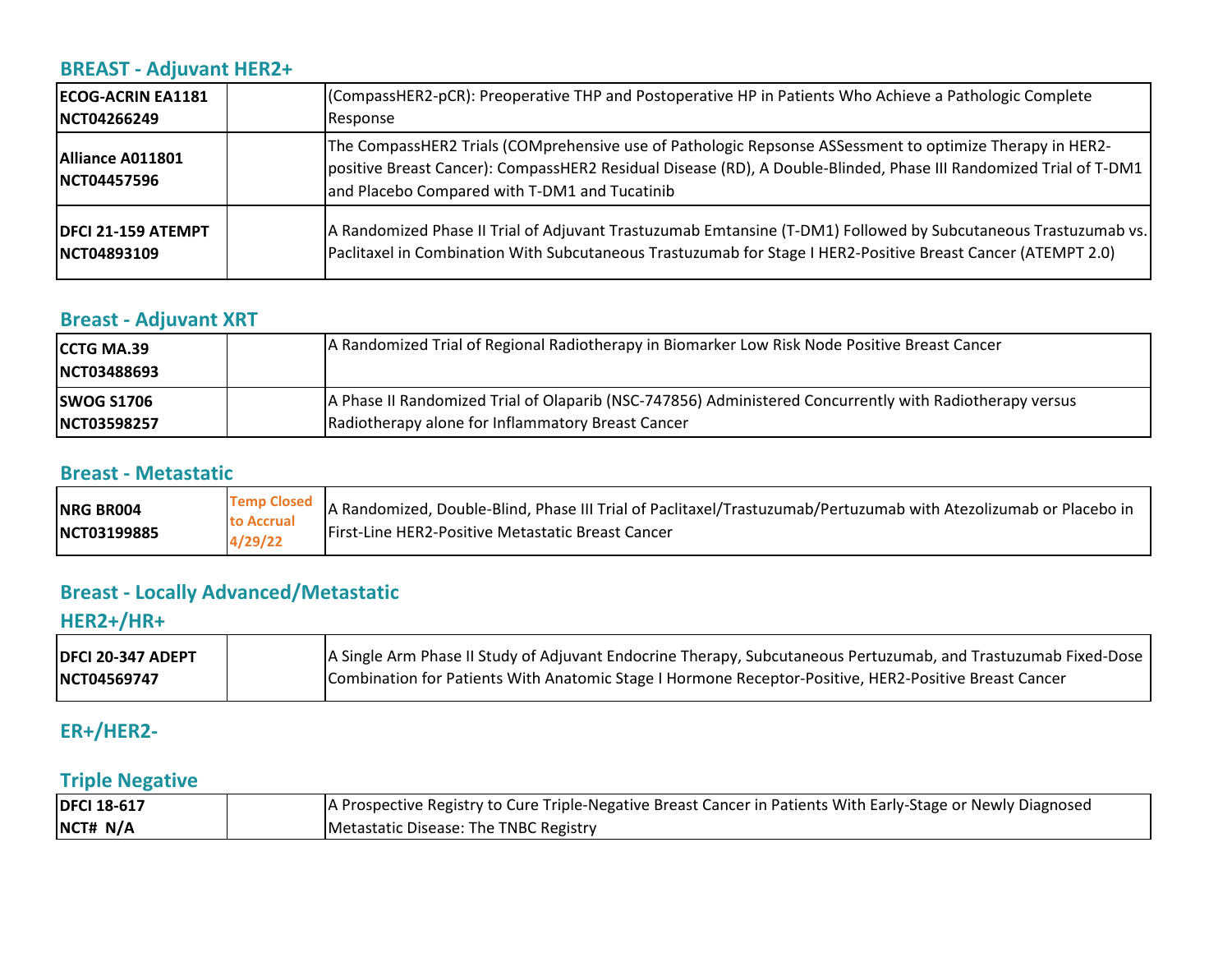# **Longitudinal Study**

| <b>DFCI 18-634 ELEVATE</b> | ELEVATE: Improving Outcomes for Older Patients with Breast Cancer: A Longitudinal Cohort and Patient Engagement |
|----------------------------|-----------------------------------------------------------------------------------------------------------------|
| NCT03818087                | Study                                                                                                           |

#### **Radiation**

| NRG-BR007   | A Phase III Clinical Trial Evaluating DE-escalation of Breast RAdiation for Conservative Treatment of Stage I, Hormone |
|-------------|------------------------------------------------------------------------------------------------------------------------|
| NCT04852887 | Sensitive, HER2-Negative, Oncotype Recurrence Score ≤ 18 Breast Cancer                                                 |

# **Children's Oncology Group Registry**

| <b>APEC14B1 (Patient's</b> |                                                                                     |
|----------------------------|-------------------------------------------------------------------------------------|
| 25 and Younger)            | Project EveryChild: A Registry, Eligibility Screening, Biology and Outcome Registry |

## **Colorectal**

| Alliance A021502<br>INCT02912559        | <b>DTL Required</b> | Randomized Trial of Standard Chemotherapy Alone or Combined with Atezolizumab as Adjuvant Therapy for Patients<br>with Stage III Colon Cancer and Deficient DNA Mismatch Repair                                                                                                                                                                       |
|-----------------------------------------|---------------------|-------------------------------------------------------------------------------------------------------------------------------------------------------------------------------------------------------------------------------------------------------------------------------------------------------------------------------------------------------|
| Alliance A021703<br><b>INCT04094688</b> |                     | Randomized Double-Blind Phase III Trial of Vitamin D3 Supplementation in Patients with Previously Untreated<br>Metastatic Colorectal Cancer (SOLARIS)                                                                                                                                                                                                 |
| <b>INRG GIO04</b><br>NCT02997228        | <b>DTL Required</b> | NRG-GI004/SWOG-S1610: Colorectal Cancer Metastatic dMMR Immuno-Therapy (COMMIT) Study: A Randomized<br>Phase III Study of mFOLFOX6/Bevacizumab Combination Chemotherapy with or without Atezolizumab or<br>Atezolizumab Monotherapy in the First-Line Treatment of Patients with Deficient DNA Mismatch Repair (dMMR)<br>Metastatic Colorectal Cancer |
| <b>INRG-GI005</b><br>NCT04068103        |                     | Phase II/III Study of Circulating tumor DNA as a Predictive BiomaRker in Adjuvant Chemotherapy in Patients with<br>Stage IIA Colon Cancer (COBRA)                                                                                                                                                                                                     |
| <b>SWOG S1922</b><br>NCT04205968        |                     | Randomized Phase II Selection Study of Ramucirumab and Paclitaxel Versus FOLFIRI in Refractory Small Bowel<br>Adenocarcinoma                                                                                                                                                                                                                          |

# **Gastroesophageal**

| EA2174      | A Phase II/III Study of Peri-operative Nivolumab and Ipilimumab in Patients With Locoregional Esophageal and |
|-------------|--------------------------------------------------------------------------------------------------------------|
| NCT03604991 | Gastroesophageal Junction Adenocarcinoma                                                                     |

## **Genitourinary**

| <b>ECOG EA8185</b> | Phase II Study of Bladder-Sparing ChemoradiatioN With MEDI4736 (durvalumab) in Clinical Stage III, Node Positive |
|--------------------|------------------------------------------------------------------------------------------------------------------|
| NCT04216290        | BladdeR CancEr (INSPIRE)                                                                                         |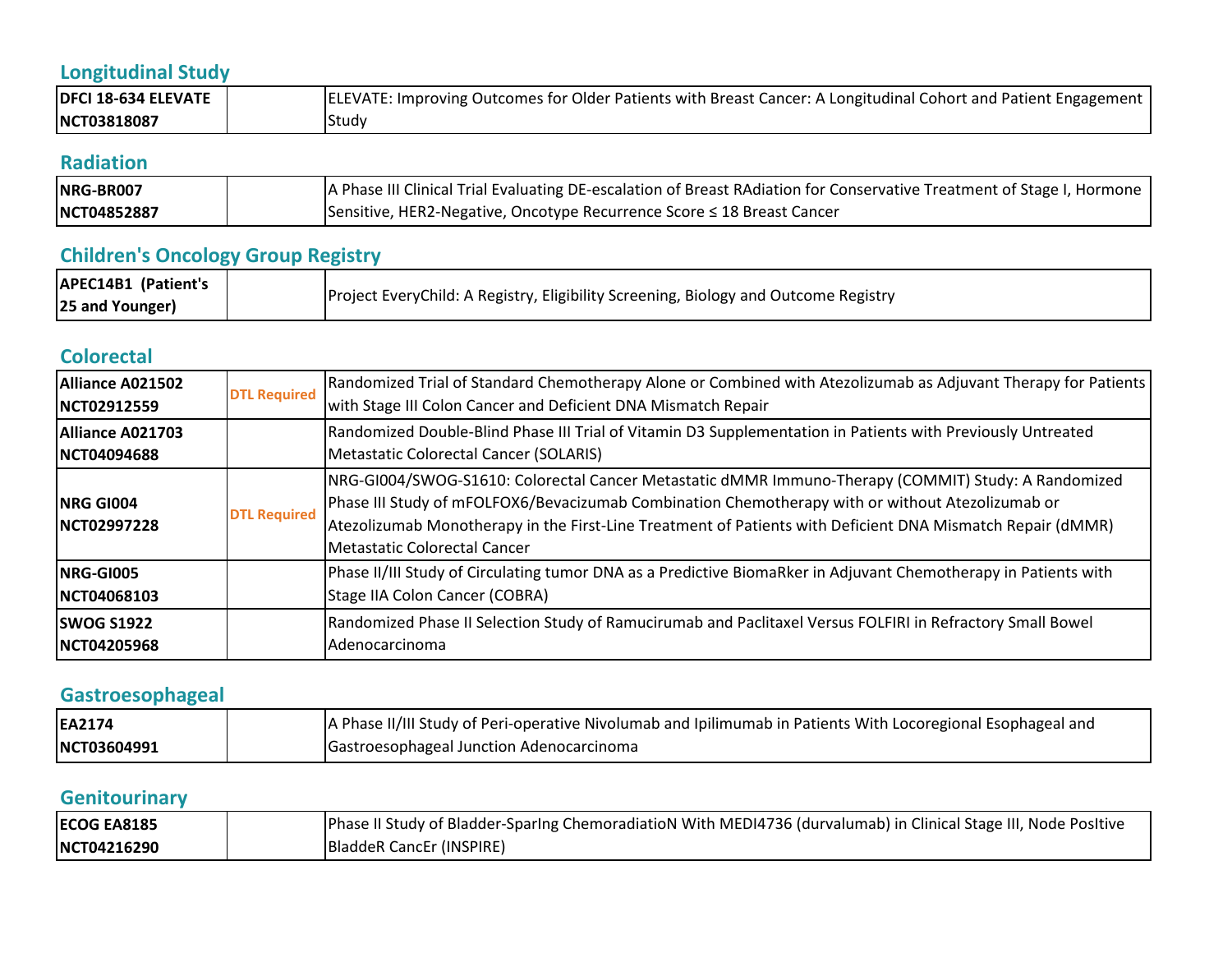# **Germ Cell**

| <b>AGCT1531</b><br>NCT03067181<br>(Patients <50 years of<br>age)                | A Phase 3 Study of Active Surveillance for Low Risk and a Randomized Trial of Carboplatin vs. Cisplatin for Standar<br><b>Risk Pediatric and Adult Patients with Germ Cell Tumors</b> |
|---------------------------------------------------------------------------------|---------------------------------------------------------------------------------------------------------------------------------------------------------------------------------------|
| <b>AGCT1532</b><br><b>NCT02585697</b><br>(Patients $\lt/$ = 45 years<br>of age) | A Randomised Phase 3 Trial of Accelerated Versus Standard BEP Chemotherapy for Patients with Intermediate and<br>Poor-Risk Metastatic Germ Cell Tumors                                |

## **GYN**

| <b>NRG GY014</b><br><b>INCT03348631</b>  |                                                | A Phase II Study of Tazemetostat (EPZ-6438) in Recurrent or Persistent Endometrioid or Clear Cell Carcinoma of the<br>Ovary, and Recurrent or Persistent Endometrioid Endometrial Adenocarcinoma                                                                                                                                                                                                         |
|------------------------------------------|------------------------------------------------|----------------------------------------------------------------------------------------------------------------------------------------------------------------------------------------------------------------------------------------------------------------------------------------------------------------------------------------------------------------------------------------------------------|
| <b>INRG GY019</b><br><b>INCT04095364</b> |                                                | A Randomized Phase III, Two-Arm Trial of Paclitaxel/Carboplatin /Maintenance Letrozole vs Letrozole Monotherapy<br>in Patients with Stage II-IV, Primary Low-Grade Serous Carcinoma of the Ovary or Peritoneum                                                                                                                                                                                           |
| <b>DFCI 20-065</b><br>NCT04354454        |                                                | Step into Support for Endurance and Strength                                                                                                                                                                                                                                                                                                                                                             |
| <b>INRG GY012</b><br><b>INCT03660826</b> | <b>Temp. Closed</b><br>to Accrual<br>2/22/2022 | A Randomized Phase II Study Comparing Single-Agent Olaparib, Single Agent Cediranib, and the Combinations of<br>Cediranib/Olaparib, Olaparib/Durvalumab (MEDI4736), Cediranib/Durvalumab (MEDI4736), Olaparib/AZD5363<br>(Capivasterib) in Women with Recurrent, Persistent or Metatstatic Endometrial Cancer.: A Platform Trial for Women<br>with Recurrent or Persistent Endometrial Cancer            |
| NRG-GY018<br><b>INCT03914612</b>         |                                                | A Phase III Randomized, Placebo-Controlled Study of Pembrolizumab (MK-3475, NSC #776864) in Addition to<br>Paclitaxel and Carboplatin for Measurable Stage III or IVA, Stage IVB or Recurrent Endometrial Cancer                                                                                                                                                                                         |
| <b>NRG-GY023</b><br><b>INCT04739800</b>  |                                                | A Randomized Phase II Trial of Triplet Therapy (A PD-L1 Inhibitor Durvalumab (MEDI4736) in Combination with<br>Olaparib and Cediranib) Compared to Olaparib and Cediranib or Durvalumab (MEDI4736) and Cediranib or Standard<br>of Care Chemotherapy in Women with Platinum-Resistant Recurrent Epithelial Ovarian Cancer, Primary Peritoneal or<br>Fallopian Cancer Who Have Received Prior Bevacizumab |

## **Head and Neck**

| NRG-HN009<br><b>NCT05050162</b> | Randomized Phase II/III Trial of Radiation with High-Dose Cisplatin (100mg/m <sup>2</sup> ) Every Three Weeks Versus Radiation |
|---------------------------------|--------------------------------------------------------------------------------------------------------------------------------|
|                                 | with Low-Dose Weekly Cisplatin (40mg/m <sup>2</sup> ) for Patients with Locoregionally Advanced Squamous Cell Carcinoma of     |
|                                 | the Head and Neck (SCCHN)                                                                                                      |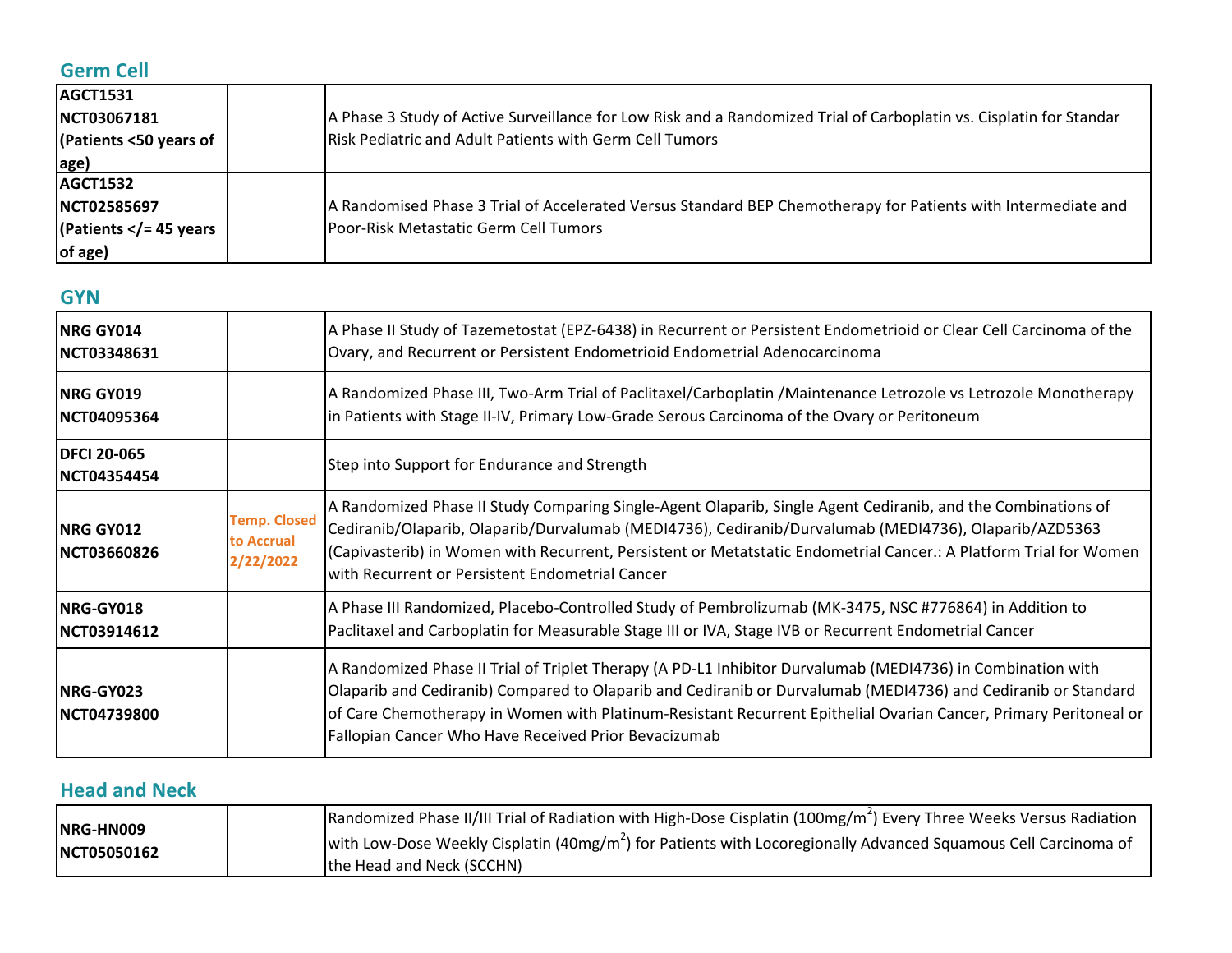# **Hodgkin Lymphoma**

| S1826       | A Phase III, Randomized Study of Nivolumab (Opdivo) Plus AVD or Brentuximab Vendotin(Adcetris) Plus AVD in |
|-------------|------------------------------------------------------------------------------------------------------------|
| NCT03907488 | Patients (Age >/= 12 Years) With Newly Diagnosed Advanced Stage Classical Hodgkin Lymphoma                 |

# **Leukemia - Untreated/Newly Diagnosed**

| Alliance A041701<br><b>INCT03701308</b>        | <b>DTL Required</b><br><b>Temp. closed</b><br>to accrual<br>11/19/21 | A Randomized Phase II/III Study of Conventional Chemotherapy +/- Uproleselan (GMI-1271) in Older Adults with<br>Acute Myeloid Leukemia Receiving Intensive Induction Chemotherapy                       |
|------------------------------------------------|----------------------------------------------------------------------|---------------------------------------------------------------------------------------------------------------------------------------------------------------------------------------------------------|
| <b>Alliance A041702</b><br><b>INCT03737981</b> |                                                                      | A Randomized Phase III Trial of Ibrutinib Plus Obintuzumab versus Ibrutinib Plus Venetoclax and Obintuzumab in<br>Untreated Older Patients (> 65) Years of Age) with Chronic Lymphocytic Leukemia (CLL) |
| <b>IDFCI 18-089</b><br>INCT03534323            |                                                                      | A Phase I/II Study of Duvelisib and Venetoclax in Patients with Relapsed or Refractory Chronic Lymphocytic Leukemia<br>or Small Lymphocytic Lymphoma in Patients or Patients with Richter's Syndrome    |
| <b>IDFCI 18-226</b><br><b>INCT03580928</b>     |                                                                      | A Phase 2 Study of Acalabrutinib, Venetoclax, and Obinutuzumab (AVO) for Initial Therapy of Chronic Lymphocytic<br>Leukemia                                                                             |

## **Lung Cancer - Screening Adjuvant**

| Alliance A151216    |                                                                            |
|---------------------|----------------------------------------------------------------------------|
| (ALCHEMIST)         | Adjuvant Lung Cancer Enrichment Marker Identification and Sequencing Trial |
| <b>INCT02194738</b> |                                                                            |

### **Lung Cancer - Adjuvant**

| Alliance A081801<br>NCT04267848                  | Integration of Immunotherapy Into Adjuvant Therapy for Resected NSCLC: ALCHEMIST Chemo-IO                                                                                                                          |
|--------------------------------------------------|--------------------------------------------------------------------------------------------------------------------------------------------------------------------------------------------------------------------|
| <b>ECOG E4512</b><br>(ALCHEMIST)<br>NCT 02201992 | A Phase III Double-Blind Trial for Surgically Resected Early Stage Non-Small Cell Lung Cancer: Crizotinib versus<br>Placebo for Patients with Tumors Harboring the Anaplastic Lymphoma Kinase (ALK) Fusion Protein |
| <b>SWOG 1827</b><br>NCT04155034                  | MRI Brain Surveillance Alone versus MRI Surveillance and Prophylactic Cranial Irradiation (PCI): A Randomized Phase<br>III Trial in Small-Cell Lung Cancer (MAVERICK)                                              |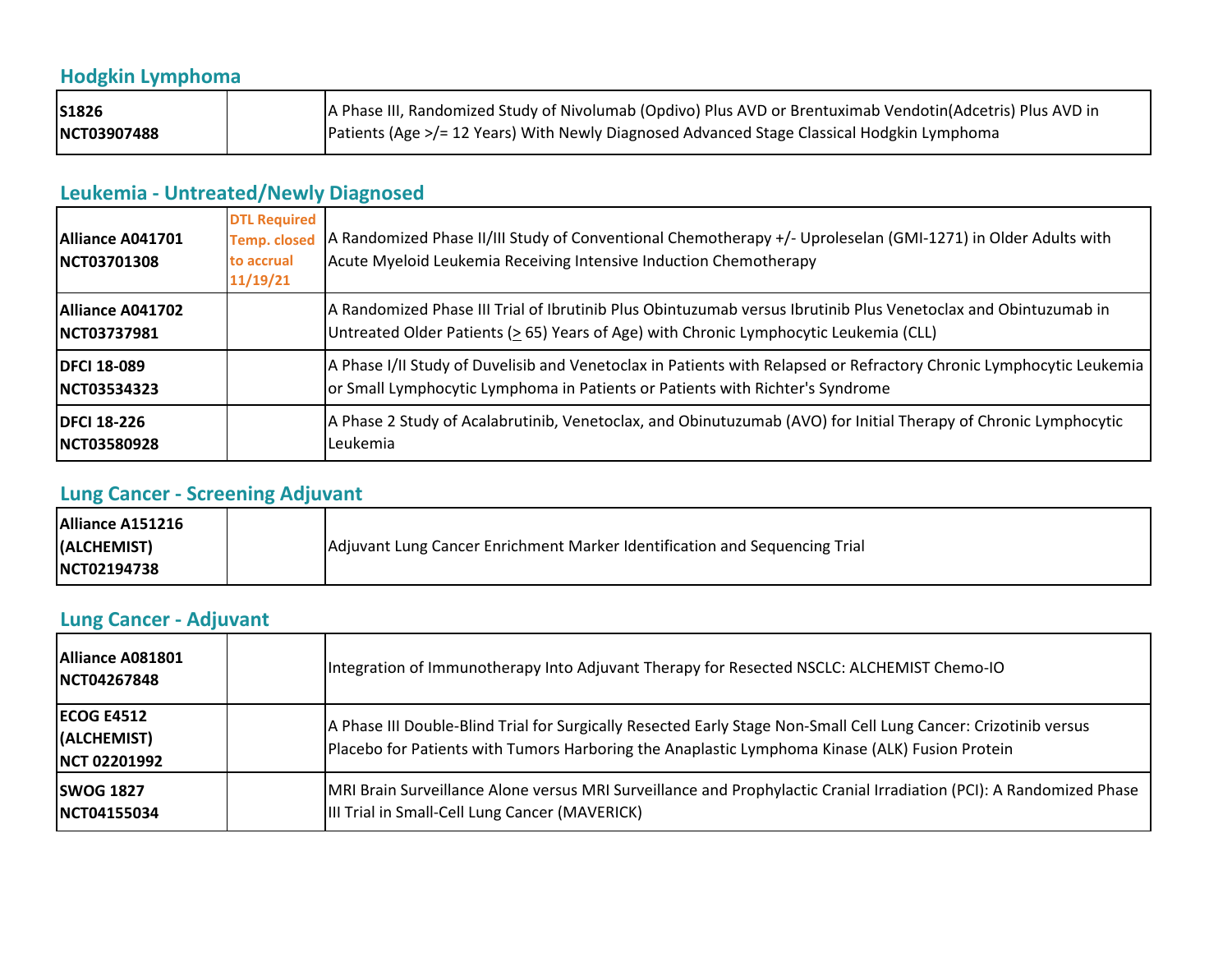# **Lung Cancer - Genotyping**

| <b>DFCI 19-523</b> | Pilot Study of Serial Plasma Genotyping to Guide the Adaptive Treatment of Advanced NSCLC Receiving First-Line |
|--------------------|----------------------------------------------------------------------------------------------------------------|
| NCT04166487        | <b>IPembrolizumab</b>                                                                                          |

## **Lung Cancer - Unresectable**

| <b>ECOG-ACRIN EA5181</b> | Randomized Phase III Trial of MEDI4736 (durvalumab) as Concurrent and Consolidative Therapy or Consolidative |
|--------------------------|--------------------------------------------------------------------------------------------------------------|
| NCT04092283              | Therapy Alone for Unresectable Stage 3 NSCLC                                                                 |

# **Lung Cancer - 1st Line Metastatic**

|                                         | INSIGNIA: A Randomized, Phase III Study of Firstline Immunotherapy alone or in Combination with Chemotherapy in |
|-----------------------------------------|-----------------------------------------------------------------------------------------------------------------|
| <b>ECOG-ACRIN EA5163</b><br>NCT03793179 | Induction/Maintenance or Postprogression in Advanced Non-squamous, Non-Small Cell Lung Cancer (NSCLC) with      |
|                                         | Immunobiomarker SIGNature driven Analysis                                                                       |

# **Lung Cancer - 2nd Line Metastatic**

| <b>ILUNGMAP</b>                           | A Master Protocol to Evaluate Biomarker-Driven Therapies and Immunotherapies in Previously-Treated Non-Small                                                                                                                                           |
|-------------------------------------------|--------------------------------------------------------------------------------------------------------------------------------------------------------------------------------------------------------------------------------------------------------|
| <b>INCT02154490</b>                       | Cell Lung Cancer (Lung-MAP Screening Study)                                                                                                                                                                                                            |
| <b>SWOG 1900E</b>                         | Phase II Study of Sotorasib (AMG 510) in Participants with Previously Treated Stage IV or Recurrent KRAS G12C                                                                                                                                          |
| NCT04625647                               | Mutated Non-Squamous Non-Small Cell Lung Cancer (ECOG-ACRIN LUNG-MAP SUB-STUDY)                                                                                                                                                                        |
| <b>SWOG S1800D</b><br><b>INCT05096663</b> | A Phase II/III Study of N-803 (ALT-803) plus Pembrolizumab versus Standard of Care in Participants with Stage IV or<br>Recurrent Non-Small Cell Lung Cancer Previously Treated with Anti-PD-1 or Anti-PD-L1 Therapy (Lung-MAP Non-<br>Match Sub-Study) |

### **Lymphoma**

| Alliance A051701<br>NCT03984448           | <b>Temp closed</b><br>to accrual<br>8/2/2021 | Randomized Phase II/III Study of Venetoclax (ABT 199) Plus Chemoimmunotherapy for MC/BCL2 Double-Hit and<br>Double-Expressing Lymphomas                                                                                                                                                                             |
|-------------------------------------------|----------------------------------------------|---------------------------------------------------------------------------------------------------------------------------------------------------------------------------------------------------------------------------------------------------------------------------------------------------------------------|
| <b>IECOG-ACRIN EA4181</b><br>INCT04115631 |                                              | A Randomized 3 Arm Phase II Study Comparing 1) Bendamustine, Rituximab and High Dose Cytarabine (BR/CR), 2)<br>Bendamustine, Rituximab, High Dose Cytarabine and Acalabrutinib (BR/CR-A), and 3) Bendamustine, Rituximab and<br>Acalabrutinib (BR-A) in Patients < 70 Years old with Untreated Mantle Cell Lymphoma |
| <b>IANHL1931</b><br><b>NCT04759586</b>    |                                              | A Randomized Phase 3 trial of Nivolumab (NSC# 748726 IND# 125462) in Combination with Chemo-immunotherapy<br>for the Treatment of Newly Diagnosed Primary Mediastinal B-cell Lymphoma (Patients $\ge$ /= 2 years of age)                                                                                            |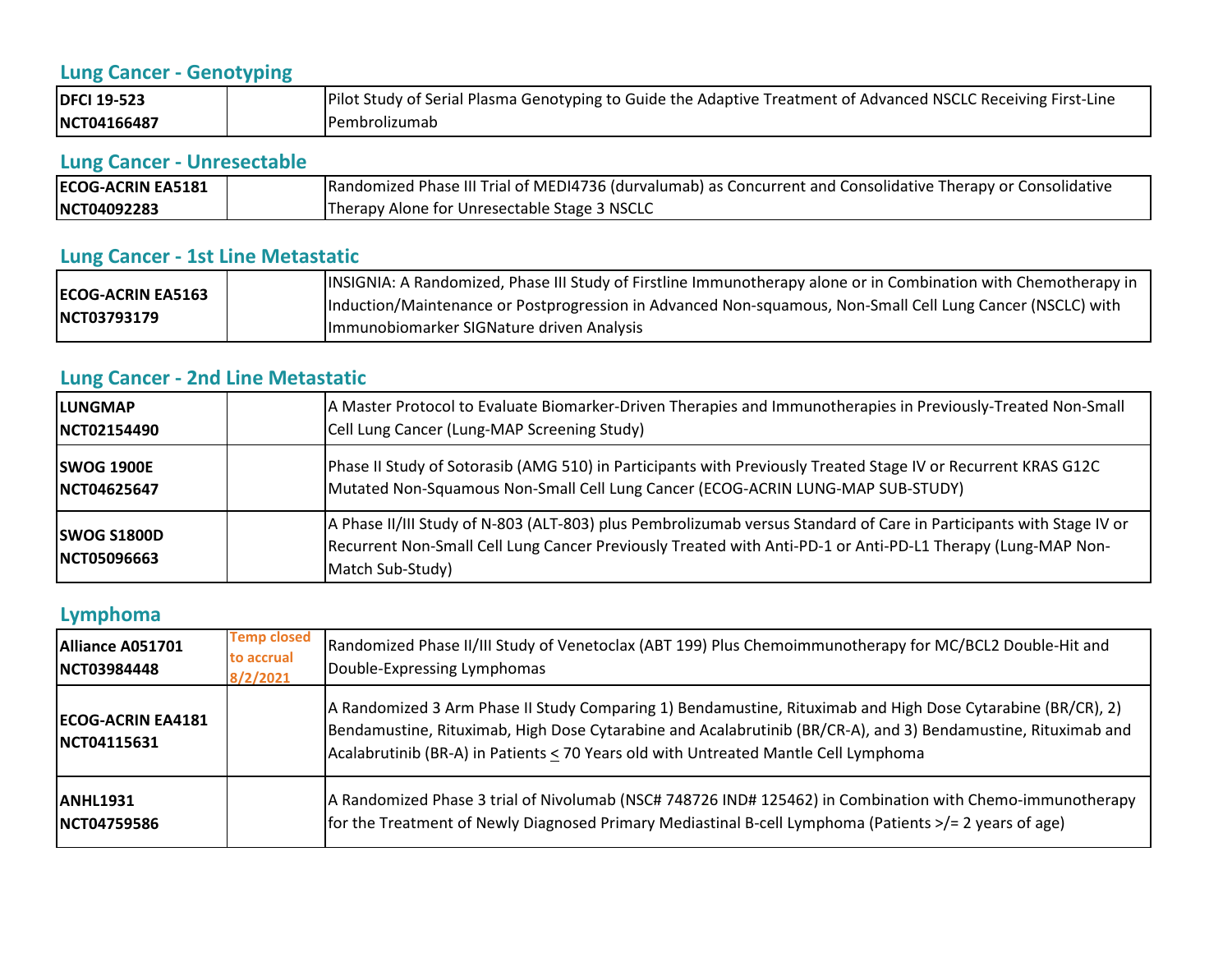| . .                        |
|----------------------------|
|                            |
|                            |
| ×<br>×<br>$\sim$<br>$\sim$ |
|                            |

|                 | The Maine Cancer Genomics Initiative (MCGI) 2.0: A Study of Oncology Clinician and Patient Experiences with Clinical |
|-----------------|----------------------------------------------------------------------------------------------------------------------|
| <b>MCGI 2.0</b> | Genomics in Northern New England                                                                                     |

## **Melanoma - Locally Advanced Metastatic**

| <b>ECOG-ACRIN EA6141</b> | Randomized Phase II/III Study of Nivolumab plus Ipilimumab plus Sargramostim versus Nivolumab plus Ipilimumab in |
|--------------------------|------------------------------------------------------------------------------------------------------------------|
| <b>INCT02339571</b>      | Patients with Unresectable Stage III or Stage IV Melanoma                                                        |

## **Melanoma - Adjuvant**

#### **Merkel Cell**

| EA6174      |                                                                                                |
|-------------|------------------------------------------------------------------------------------------------|
| NCT03712605 | STAMP: Surgically Treated Adjuvant Merkel Cell Carcinoma with Pembrolizumab, A Phase III Trial |

# **Multiple Tumor Types**

| <b>ECOG-ACRIN EAY131</b> |                                               |
|--------------------------|-----------------------------------------------|
| (MATCH)                  | Molecular Analysis for Therapy Choice (MATCH) |
| NCT02465060              |                                               |

#### **Myeloma**

| <b>SWOG S1803</b><br>NCT04071457 | Phase III Study of Daratumumab/HuPH20 (NSC-810307) + Lenalidomide or Lenalidomide as Post0Autologous Stem<br>Cell Transplant Maintenance Therapy in Patients with Multiple Myeloma (MM) using Minimal Residual Disease to<br>Direct Therapy Duration (DRAMMATIC STUDY) |
|----------------------------------|------------------------------------------------------------------------------------------------------------------------------------------------------------------------------------------------------------------------------------------------------------------------|
| <b>AFT-41</b>                    | A Phase II Study of Lenalidomide, Ixazomib, Dexamethasone and Daratumumab in Transplant-Ineligible Patients With                                                                                                                                                       |
| NCT04009109                      | Newly Diagnosed Multiple Myeloma                                                                                                                                                                                                                                       |

# **Myeloma - Relapsed/Refractory**

## **Prevention**

| Alliance A151804<br><b>INCT04242095</b> | Establishment of a National Biorepository to Advance Studies of Immune-Related Adverse Events               |
|-----------------------------------------|-------------------------------------------------------------------------------------------------------------|
| Alliance A221805                        | Duloxetine to Prevent Oxaliplatin-Induced Chemotherapy-Induced Peripheral Neuropathy: A Randomized, Double- |
| <b>INCT04137107</b>                     | Blind, Placebo-Controlled Phase II to Phase III Study                                                       |